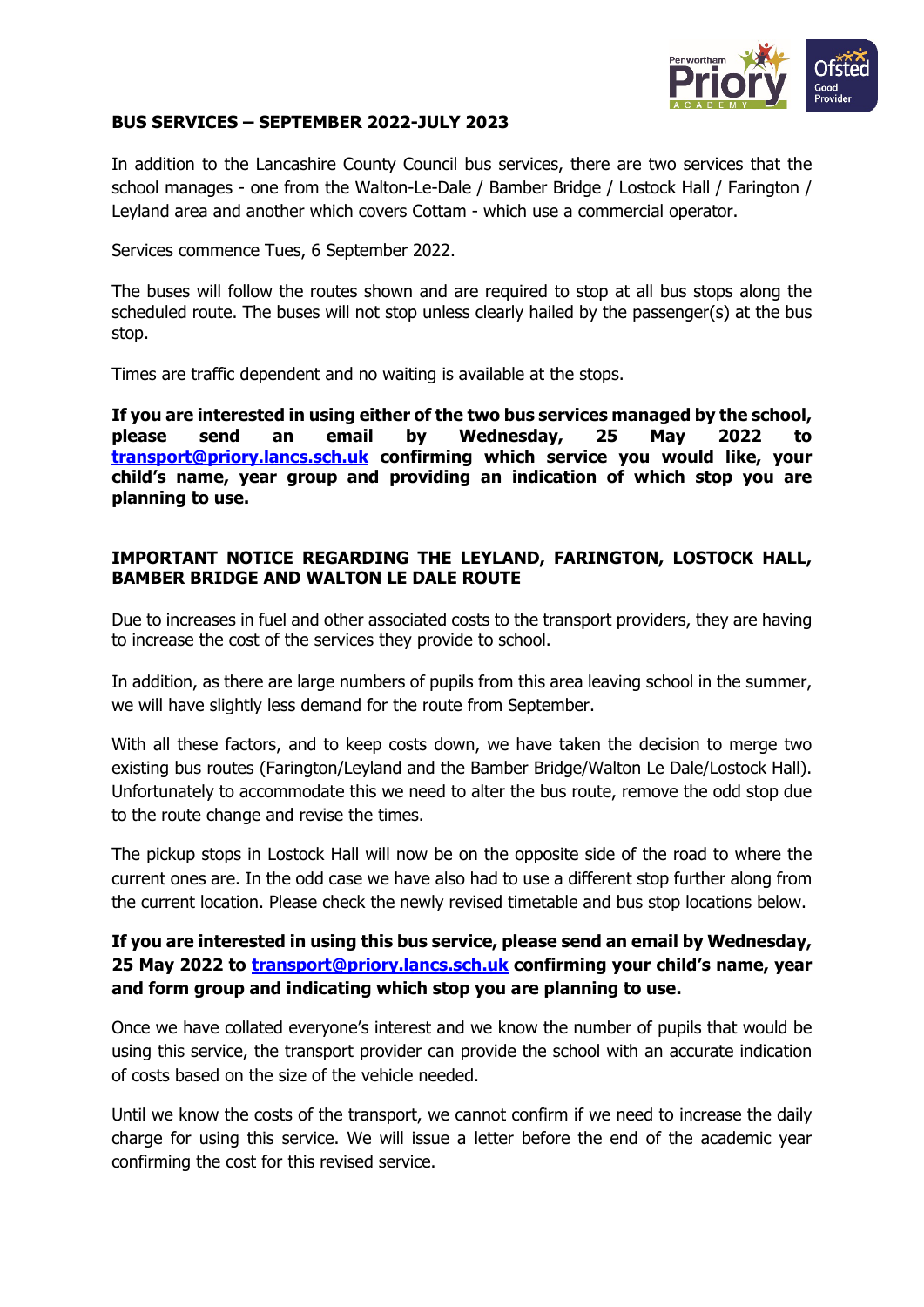

## **LEYLAND VIA FARINGTON, LOSTOCK HALL, BAMBER BRIDGE AND WALTON LE DALE**

This service is provided by Penwortham Priory Academy via a commercial operator.

Please refer to the notice regarding pricing for this service, attached. Costs will be confirmed once final passenger numbers for this route are known.

Please Note: No cash payments can be accepted on the bus. Payment for this service should be made via the school's online payment facility, SCOPay. If paying in instalments, the first payment should be made by the end of September 2022.

If your child is new to Priory your SCOPay login details will be issued during the first two weeks after starting. A bus pass will be issued to your child during September.

**If you are interested in using this bus service, please send an email by Wednesday, 25 May 2022 to [transport@priory.lancs.sch.uk](mailto:transport@priory.lancs.sch.uk) confirming your child's name, year and form group and indicating which stop you are planning to use.**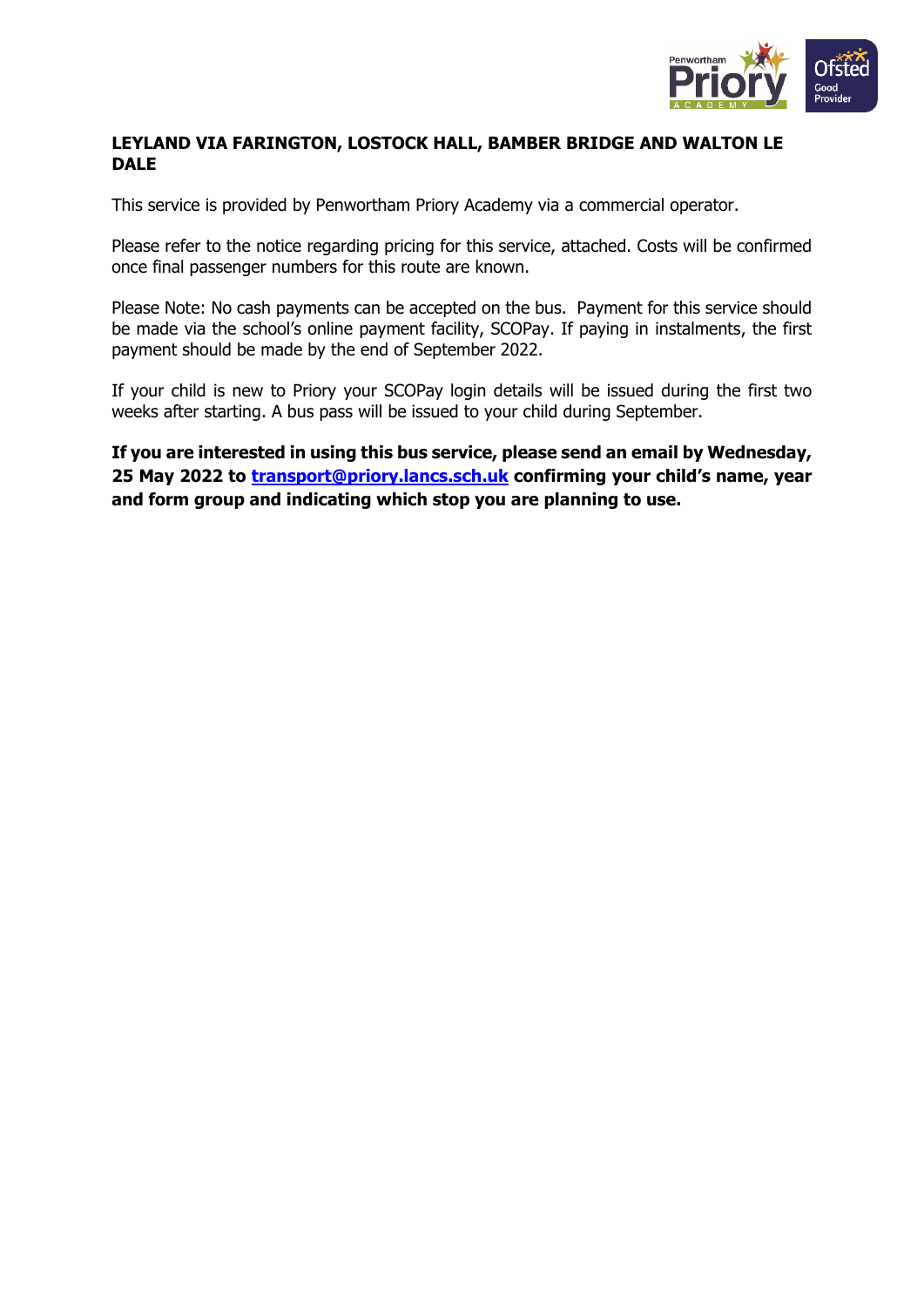

# **Leyland to Priory <b>Priory Priory to Leyland**

| 0735 | Stanifield Lane (Lodge gates stop)                                                   | 1520 | Priory                                                                       |
|------|--------------------------------------------------------------------------------------|------|------------------------------------------------------------------------------|
| 0736 | Stanifield Lane (next to Conservative<br>Club)                                       | 1534 | Leyland Road (Bee Lane stop)                                                 |
| 0738 | Station Brow (in front of RAF Club)                                                  | 1537 | Clough Avenue (The Oaks stop after<br>roundabout. No official bus stop here) |
| 0750 | Croston Road (Wheatsheaf Pub)                                                        | 1540 | Hennel Lane (in front of shops)                                              |
| 0751 | Croston Road (nr Bannister Ave)                                                      | 1542 | Chorley Road (Holland House estate)                                          |
| 0752 | Croston Road (nr Moss Lane)                                                          | 1543 | Chorley Road (chiropractors)                                                 |
| 0755 | Croston Road (nr Fowler Lane/Church<br>Road)                                         | 1545 | Chorley Road (Duddle Lane bus stop)                                          |
| 0756 | Croston Road (opp Wellfield Road)                                                    | 1547 | Brindle Road (Clinic bus stop)                                               |
| 0759 | Brownedge Road (Wateringpool Lane,<br>outside Microserve shop)                       | 1548 | Collins Road (North bus stop)                                                |
| 0800 | Brownedge Road (Four Lane Ends shop<br>outside hairdressers)                         | 1552 | Brownedge Road (Next to Withy Arms)                                          |
| 0804 | Collins Road (Station Road stop, nr<br>Greedy Munchkin)                              | 1557 | Brownedge Road (Graham Avenue bus<br>stop)                                   |
| 0805 | Brindle Road (Brown Lane stop at<br>junction with Collins Road, next to post<br>box) | 1558 | Brownedge Road (Wateringpool Lane,<br>outside Microserve shop)               |
| 0806 | Brindle Road (opp clinic)                                                            | 1602 | Croston Road (Wellfied Road bus stop)                                        |
| 0808 | Chorley Road (Renshaw Drive bus stop)                                                | 1603 | Croston Road (Nr Fowler Lane / Church<br>Road)                               |
| 0809 | Chorley Road (Cinnamon Drive bus<br>stop, opp chiropractors)                         | 1605 | Croston Road (Nr Moss Lane)                                                  |
| 0810 | Chorley Road (opp Holland House<br>estate)                                           | 1606 | Croston Road (Nr Bannister Avenue)                                           |
| 0811 | Hennel Lane (Heaton Close stop, in<br>front of shops)                                | 1607 | Croston Road (Wheatsheaf Pub)                                                |
| 0813 | Carrwood roundabout (The Oaks, stop<br>before roundabout)                            | 1619 | Station Brow (in front of RAF Club)                                          |
| 0815 | Leyland Road (Bee Lane stop)                                                         | 1621 | Stanifield Lane (Mill Street stop, opp<br>Conservative Club)                 |
| 0830 | Priory                                                                               | 1622 | Stanifield Lane (Lodge gates stop)                                           |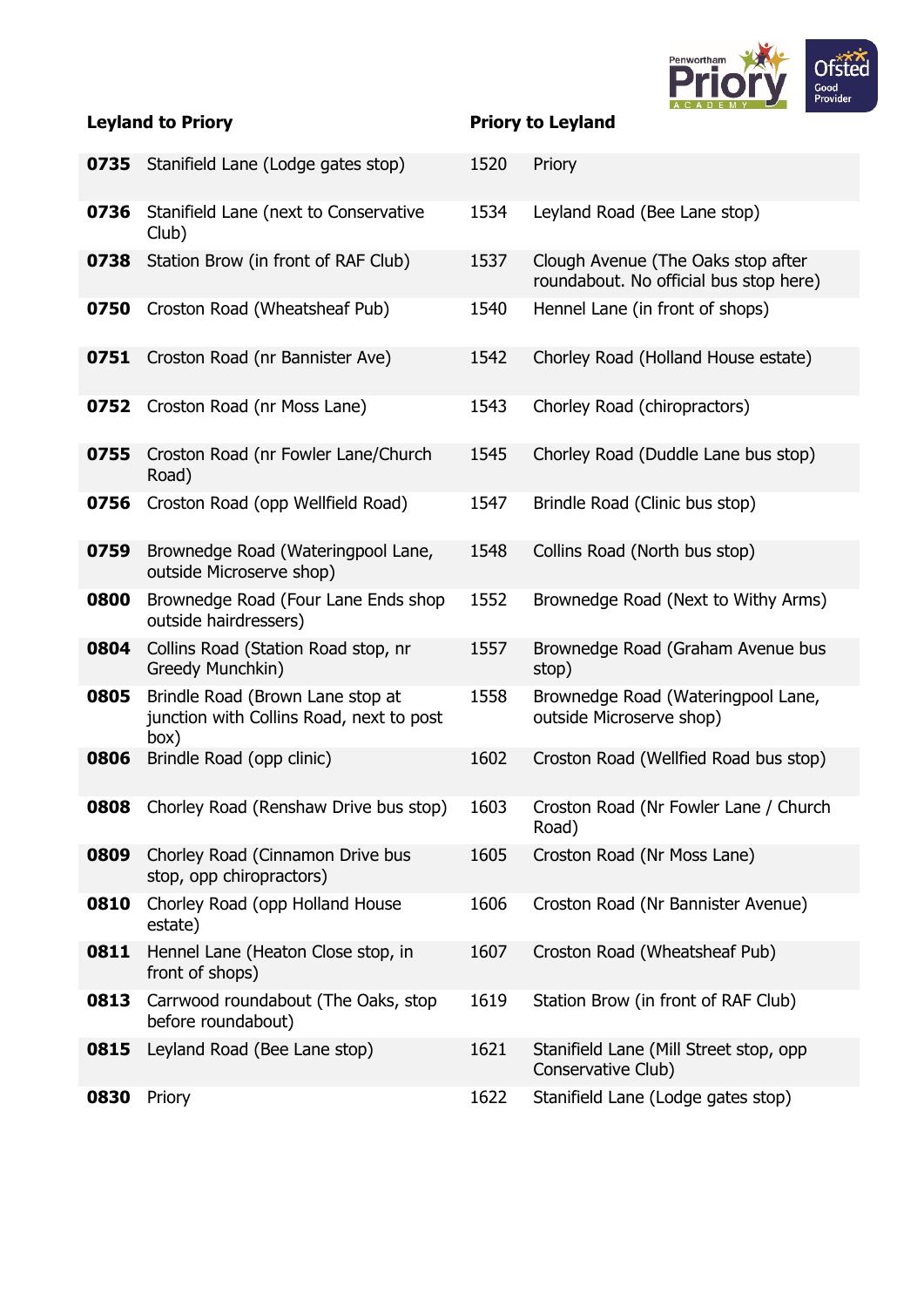

# **COTTAM**

This service is provided by Penwortham Priory Academy via a commercial operator.

## **Cottam to Priory**

- 0756 Ancient Oak (stop nr to pub)<br>0758 Merry Trees Lane (Minster Pa
- Merry Trees Lane (Minster Park bus stop)
- 0800 Haydock's Lane (Cottam Primary School stop)
- 0803 Cottam Way (The Bamptons opp Copper Beech Lane)
- 0805 Cottam Way (Layby nr Valentine Meadow)<br>0830 Priory
- Priory

#### **Priory to Cottam**

- 1520 Priory<br>1535 Ancien
- Ancient Oak (stop nr to pub)
- 1537 Merry Trees Lane (Minster Park bus stop)
- 1539 Haydock's Lane (Cottam Primary School stop)
- 1542 Cottam Way (The Bamptons opp Copper Beech Lane)<br>1545 Cottam Way (Layby nr Valentine Meadow)
- Cottam Way (Layby nr Valentine Meadow)

Details of the current prices are listed below. These will be subject to review for September 2022 and will be confirmed once final passenger numbers for this route are known.

| <b>Area</b>    | <b>Cost Per Day</b>                                   | <b>Payment Options</b>                                                                                                                                            |
|----------------|-------------------------------------------------------|-------------------------------------------------------------------------------------------------------------------------------------------------------------------|
| Cottam service | £665 per annum $(E3.50$ per<br>day based on 190 days) | Payment made via SCOPay for<br>the full amount of £665<br>Or                                                                                                      |
|                |                                                       | Payments made in six half-termly<br>instalments via SCOPay.<br>This will consist of 5 separate<br>half-termly instalments of £100<br>and a final payment of £165. |

Please note: No cash payments can be accepted on the bus. Payment for this service should be made via the school's online payment facility, SCOPay. If paying in instalments, the first payment should be made by the end of September 2022.

If your child is new to Priory your SCOPay login details will be issued during the first two weeks after starting. A bus pass will be issued to your child during September.

**If you are interested in using this bus service, please send an email by Wednesday, 25 May 2022 to [transport@priory.lancs.sch.uk](mailto:transport@priory.lancs.sch.uk) confirming your child's name, year and form group and indicating which stop you are planning to use.**